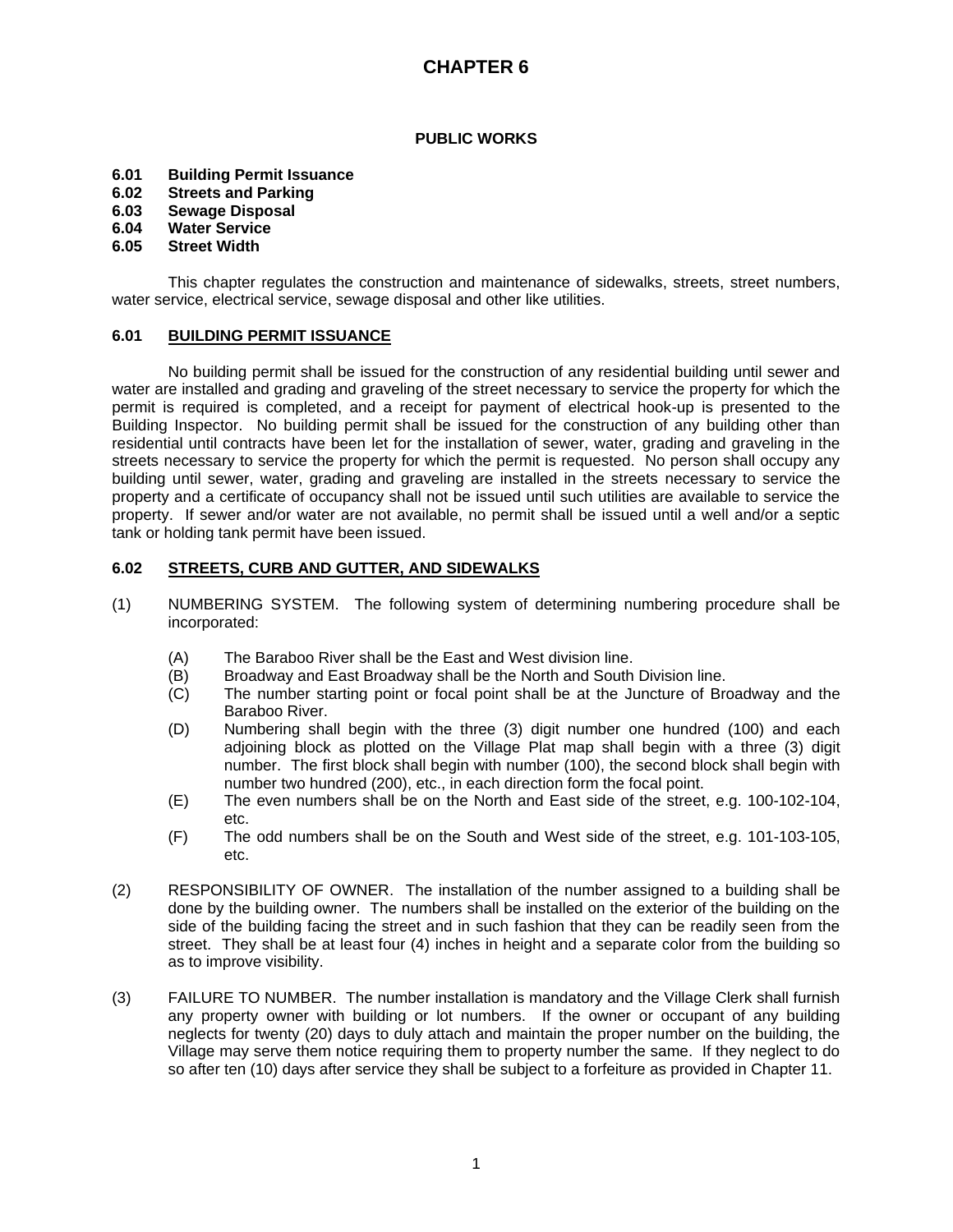- (4) SIDEWALKS. All new public sidewalks shall be of concrete construction preferable, of single course construction, consisting of the following specifications:
	- (A) The ready mix type concrete made available by various companies specializing in concrete sidewalk material
	- (B) The owner's own construction which shall be of a proportion of clean sand gravel, clean water, crushed rock and commercial cement manufactured for sidewalk purposes mixed in the following approximate proportions:
		- (i) One (1) part Portland cement
		- (ii) ¼ parts clean sand
		- (iii) Part 1" pebbles or crushed rock, clean water to provide a workable mixture (as recommended by the Portland Cement Association)
	- (C) Repair work to existing sidewalks shall be of a quality of concrete as specified in paragraph (B) of this section.
	- (D) New sidewalks in the residential section of the Village shall be made in sections three (3) feet wide and four (4) feet long and at least four (4) inches in thickness with a tamped sand, cinder or gravel base to provide adequate drainage, except when the proposed new sidewalk joins an existing sidewalk of different size section, the new sidewalk shall conform to the existing sidewalk in size(length and width of sections) in order to continue the uniformity of both sidewalks.
	- (E) New sidewalks in the Business District of the Village shall be made in sections six (6) feet wide and six (6) feet long and at least four (4) inches in thickness with a tamped sand, cinder or gravel base with the size exception as specified in paragraph (d) of this section. The Business District is defined as that area of Broadway between Baraboo River and First Street.
	- (F) The cost of any new sidewalk (public) constructed in the Village shall be borne wholly by the property owner whose property the new sidewalk will border. The cost of material for the repair or reconstruction of any existing sidewalk in the Village shall be borne by both the Village and the property owner whose property the sidewalk borders at the ratios of fifty percent (50%) of the cost of material and fifty percent (50%) of the cost of labor by the property owner as mentioned and fifty percent (50%) of the cost of material and labor by the Village. On written request for repair by the property owner to the Village Board including the cost of material and the dimensions of the sidewalk area to be repaired, the Village Board shall accept or reject cost estimate of sidewalk repair material required as submitted or may require another estimate for the material cost if original estimate is not acceptable to the Village Board.
	- (G) When the property owner is requested by the Village Board to make repair to his street sidewalk payment for his share of the cost of the material for the sidewalk repair, such cost shall be added to the property owners annual property taxes as a special assessment on the current year's tax roll. In which instance the Village will advance payment for the property owner's share of repair cost.
	- (H) When a property owner incurs the cost of sidewalk installation, the property owner shall furnish the Village Board with written proof that the costs involved have been paid or that arrangements have been made for payment; where upon the Village Board will authorize payment of fifty percent (50%) of the cost.
	- (I) The Village Board may condemn any public sidewalk in the Village found to be unsafe for public travel and order the same to be repaired or replaced within a reasonable period of time.
- (5) SNOW & ICE REMOVAL. The owner, occupant or person in charge of each and every building or structure or unoccupied lot in the Village fronting or abutting any street shall clean, or cause to be cleaned, the sidewalk in front of or adjoining each such building or unoccupied lot of snow or ice to the width of such sidewalk within twenty-four (24) hours after the cessation of a snowstorm. When the ice has formed on any sidewalk so that is cannot be immediately removed, the person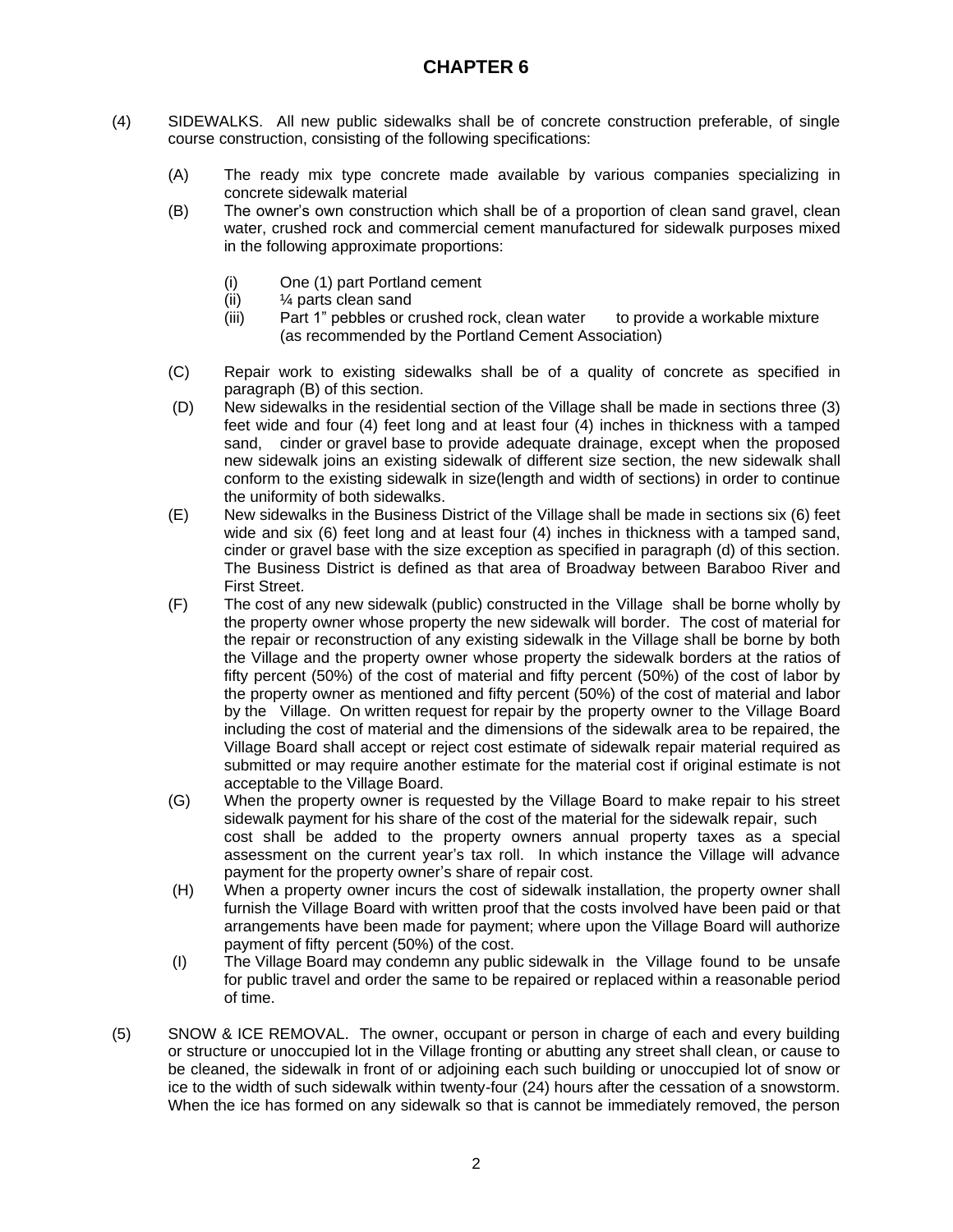herein referred to shall keep the same sprinkled with salt or sand. After twenty-four (24) hours of no shoveling, a warning will be put on the owner or occupant's door to remove the snow within twelve (12) hours. If not done, the snow and ice will be removed by Public Works and billed according to paragraph (6a) below.

- (6) NO DEPOSIT ON STREET. No person shall deposit, or cause to be deposited, any snow or ice taken and removed from his premises or elsewhere upon any sidewalk, alley, parkway, public place or street in the Village. Snow shall not be piled at or near intersections so as to obstruct the view of pedestrians or operators of motor vehicles.
- (6a) VILLAGE TO REMOVE. The deposit of any snow or ice upon any sidewalk, alley or street of the Village contrary to the provisions of this section shall be and is declared to be a nuisance act and, in addition to the penalty provided for violation of this section, the Village may summarily remove any snow so deposited and cause the cost of said removal to be charged to the owner of the property from which said snow or ice has been removed. If not paid within 30 days, such charge shall be extended upon the current of next tax roll as a change for current services, as provided in 66.60(16), Wis. Stats.

### **6.03 SEWAGE DISPOSAL**

- (1) CONNECTION TO PUBLIC SEWER. All buildings used for human habitation and located in the Village of Rock Springs adjacent to a sanitary sewer main or in a block through which the sanitary sewer system extension shall be connected with said sewer system in the manner prescribed by law and in accordance with standards set by the Village of Rock Springs.
- (2) FAILURE TO CONNECT. The Health Officer of the Village of Rock Springs may order the owner of any building used for human habitation to connect with the sanitary sewer system when such building is located adjacent to a sewer main or in a block through which the sanitary sewer system extends. Such order shall be in writing and shall be served on the owner of the building in the manner provided for service of a summons in the circuit court. If any owner of such building fails to comply with said order more than ten (10) days after service of the order; the Village may cause connection to be made and the expense thereof shall be assessed as a special tax against the property. The owner may within thirty (30) days after the completion of the work file a written option with the Village Clerk stating that he cannot pay such amount in one sum and asking that it be levied in an amount not to exceed five (5) equal annual installments, and the amount shall be collected with interest at the rate of 6 six percent (6%) per annum from the completion of the work, the unpaid balance to be a special tax lien.
- (3) INSTALLATION OF SEWER LATERALS. Sewer laterals shall be constructed by the property owner in accordance with standards established by the Village Utility Board.
- (4) USE OF PUBLIC SEWERS. No person shall discharge, or cause to be discharged, any storm water, surface water, ground water, roof runoff, subsurface drainage, uncontaminated cooling water or unpolluted industrial process waters to any sanitary sewer. Storm water and all other unpolluted drainage shall be discharged to such sewers as are specifically designated as storm sewers or to a natural outlet approved by the Sewer Commission.
- (5) REQUEST FOR EXTENSION. Any requests or petitions for extended sewer service will be submitted in written form to the combined Village Utility Board for further action by the Village Board if it is deemed feasible to install the extension. A connection fee of three hundred dollars (\$300.00) shall be charged for future extensions authorized by the Village Board and shall be paid by the property owner as soon after service is made available. The cost of all sewer extensions shall be paid by the property owner requesting the extension.
- (6) FUTURE SANITARY DISTRICT OR COMMUNITY CONNECTIONS TO THE SEWERAGE SYSTEM: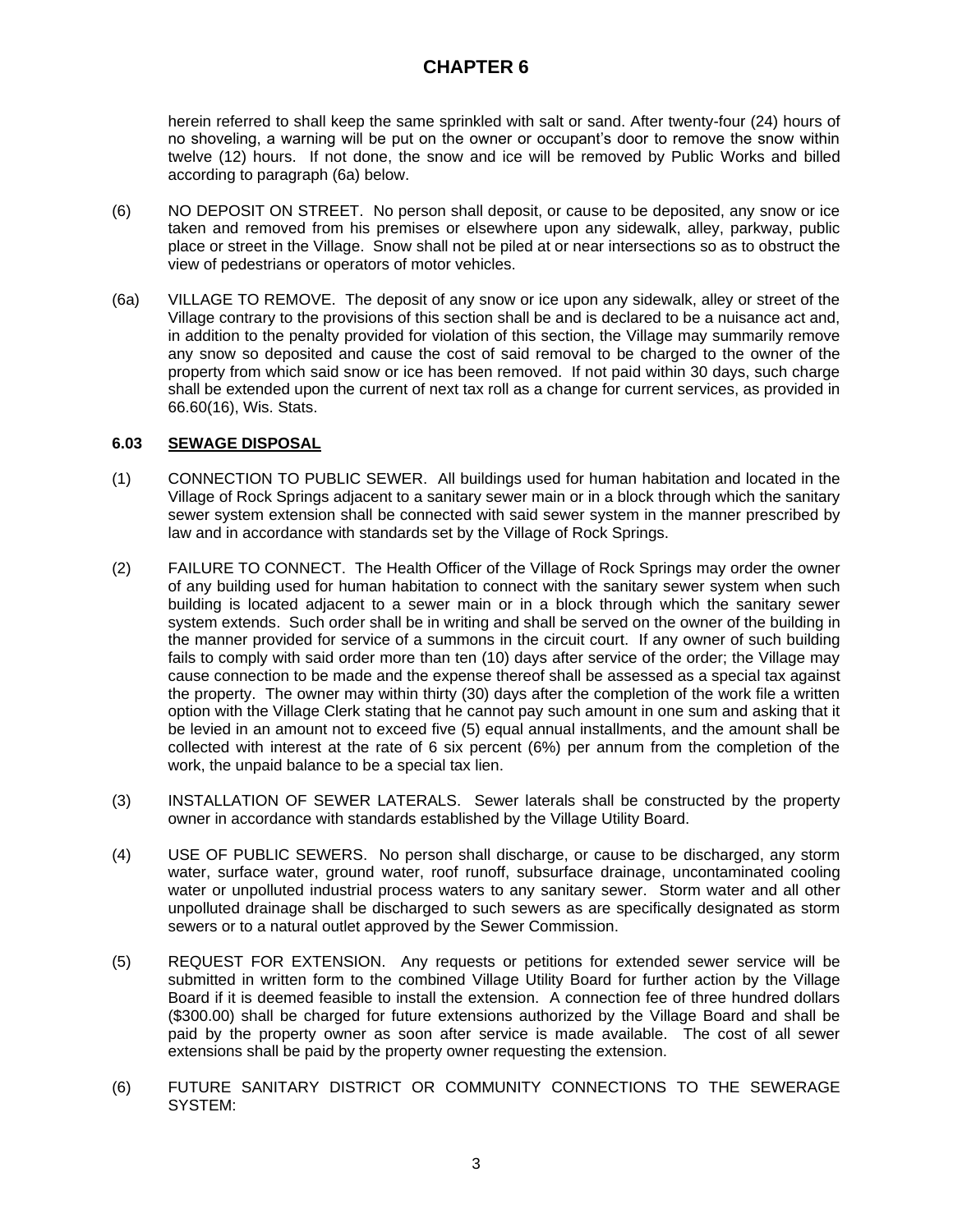- (A) A contract shall be prepared which shall include such district or community's fair share of the capital outlay and investment in the Wastewater Treatment Facility.
- (B) A sewer charge shall be based on a cost per one hundred (100) cubic feet of water used with all water being metered or in relation to REC.
- (7) OUTSIDE SERVICE TO INDIVIDUALS RESRICTED. No private individual outside the Village limits shall connect to the sanitary sewage system.

#### (8) SEWAGE DISPOSAL DEFINITIONS.

- (A) "Sewage" is the water carried waste created in and to be conducted away from residences, industrial and commercial premises, public buildings and other structures and premises together with such surface or drain water as may be included.
- (B) "Industrial wastes" are those particular liquid or other wastes resulting from any process of industry, manufacture, trade or business or the development of any natural resource.
- (C) "Sewage system" includes all street laterals, main and intercepting sewers, and structures by which sewage or industrial waste is collected, transported, treated or disposed of. This shall not include plumbing inside or in connection with buildings served, or service sewers from a building, to street lateral.
- (D) An "application for service" shall be made in writing. The application will include (a) the name of the property, (b) a legal description of the property to be served, (c) a list of the number and type of plumbing fixtures to be connected.

An application for disposal of industrial waste shall include in addition to the above the following: (d) estimated volume of waste, (a) variation in rates of discharge, (f) characteristics of waste, and (g) strength of waste.

The applicant for service will agree to install a house or building sewer to the public sanitary sewer in accordance with utility specifications. The size and kind of pipe shall be subject to approval of the Superintendent of the sewer system but no pipe of less than six (6) inch diameter shall be used. The slope of such pipe shall not be less than one-eight (1/8) inch per foot.

- (E) A "unit of service" shall consist of any aggregation of space or area occupied for a distinct purpose, such as a residence, apartment, flat, store, office, which is equipped with one or more fixtures connected to the sewer system, separate and distinct from other users. The surcharge provided for in the rates shall apply to each additional unit on one service pipe with no increase in the amount of flow allowed with the minimum charge.
- (F) "Credit for water not discharged to sewer" if a portion of the water furnished to any customer is not discharged into the sewer system, the quantity of such water will be deducted in computing the charge for sewer service provided a meter has been installed to measure such water. The customer must at his own expense make necessary changes in the water piping and install couplings so that a meter can be set. A charge of seventy-five cents (.\$75) a month shall be made for each such meter up to a one (1) inch meter.
- (G) "Rates for industrial wastes" are whenever the superintendent of sewer department shall determine that any lot, parcel of land, building or premises is discharging industrial wastes of unusual volume, concentration or character, or of greatly variable volume, he shall recommend the adoption of a special rate for such class of users, taking into consideration the volume biochemical-oxygen-demand value, and suspended-solids content of the industrial wastes and the nature of the use made of the sewer system, but industrial sewer service rates will not be changed or adopted as original rates except following action by the management of the sewer utility and approval by the Public Service Commission of Wisconsin.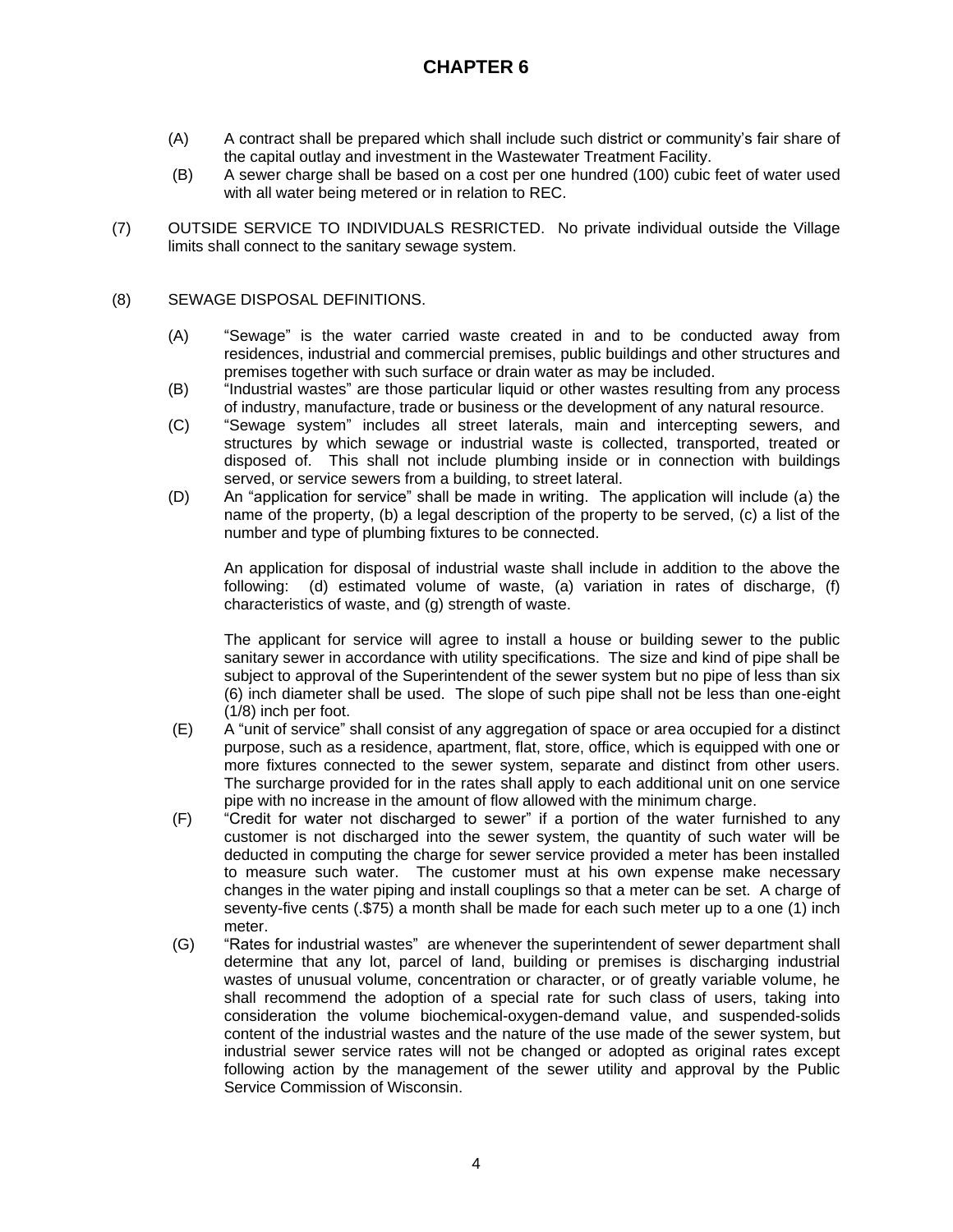### (9) USE OF SEWER SYSTEM

- (A) Deleterious Sewage. If a user of the sewerage system discharges any substance therein which is deemed deleterious by the sewage commission or committee to the operation of the sewerage system, he shall be required to discontinue the discharge of such substance in the sewerage system. If after ten (10) days notice in writing, such user continues to discharge such deleterious substance into the sewerage system, he shall be subject to a penalty as defined in Chapter 11. Each day in which such violation continues to exist, after effective date of notice to discontinue such discharge, shall be deemed a separate violation.
- (B) Restrictions with respect to domestic and commercial wastes to be discharged to sewer are as follows:
	- (i) No customer shall discharge or cause to be discharged to the sanitary sewer any strum water, surface water, ground water, roof runoff or subsurface drainage.
	- (ii) Except as hereinafter provided, no person shall discharge or cause to be discharged any of the following described waters or wastes to any sanitary sewer:
		- (a) Any liquid or vapor having a temperature higher than one thousand five hundred degrees Fahrenheit (1500°F).
		- (b) Any water or waste which may contain more than one hundred (100) parts per million by weight of fat, oil or grease.
		- (c) Any gasoline, benzene, naphtha, fuel oil, or other flammable or explosive liquid, solid or gas.
		- (d) Any garbage that has not been property shredded.
		- (e) Any ashes, cinders, sand, mud, straw, shavings, metal, glass, rags, feathers, tar, plastics, wood, paunch manure, or any other solid or viscous substance capable of causing obstruction of the flow in sewers or other interference with the property operation of the sewage works.
		- (f) Any waters or wastes having a ph lower than 5.5 or higher than 9.0, or having any corrosive property capable of causing damage or hazard to structures, equipment, and personnel of the sewage works.
		- (g) Any water or wastes containing a toxic or poisonous substance in sufficient quantity to injure or interfere with any sewage treatment process, constitute a hazard to humans or animals, or create any hazard in the receiving waters of the sewage treatment plant.
		- (h) Any waters or wastes containing suspended solids of such character and quantity that unusual attention or expense is required to handle such material at the sewage treatment plant.
		- (i) Any noxious or malodorous gas or substance capable of creating a public nuisance.
- (C) Grease, Oil and Sand Interceptors. Grease, oil and sand interceptors shall be provided when in the opinion of the superintendent, they are necessary for the proper handling of liquid wastes containing grease in excessive amounts, or any flammable wastes, sand and other harmful ingredients; except that such interceptors shall not be required for private living quarters or dwelling units. All interceptors shall be of a type and capability approved by the superintendent, and shall be located as to be readily and easily accessible for cleaning and inspection. Grease and oil interceptors shall be constructed of impervious materials capable of withstanding abrupt and extreme changes in temperature. They shall be of substantial construction, watertight, and equipped with easily removable covers which when bolted in place shall be gas-tight and watertight. Where installed, all grease, oil and sand interceptors shall be maintained by the owner, at his expense, in continuously efficient operation at all times.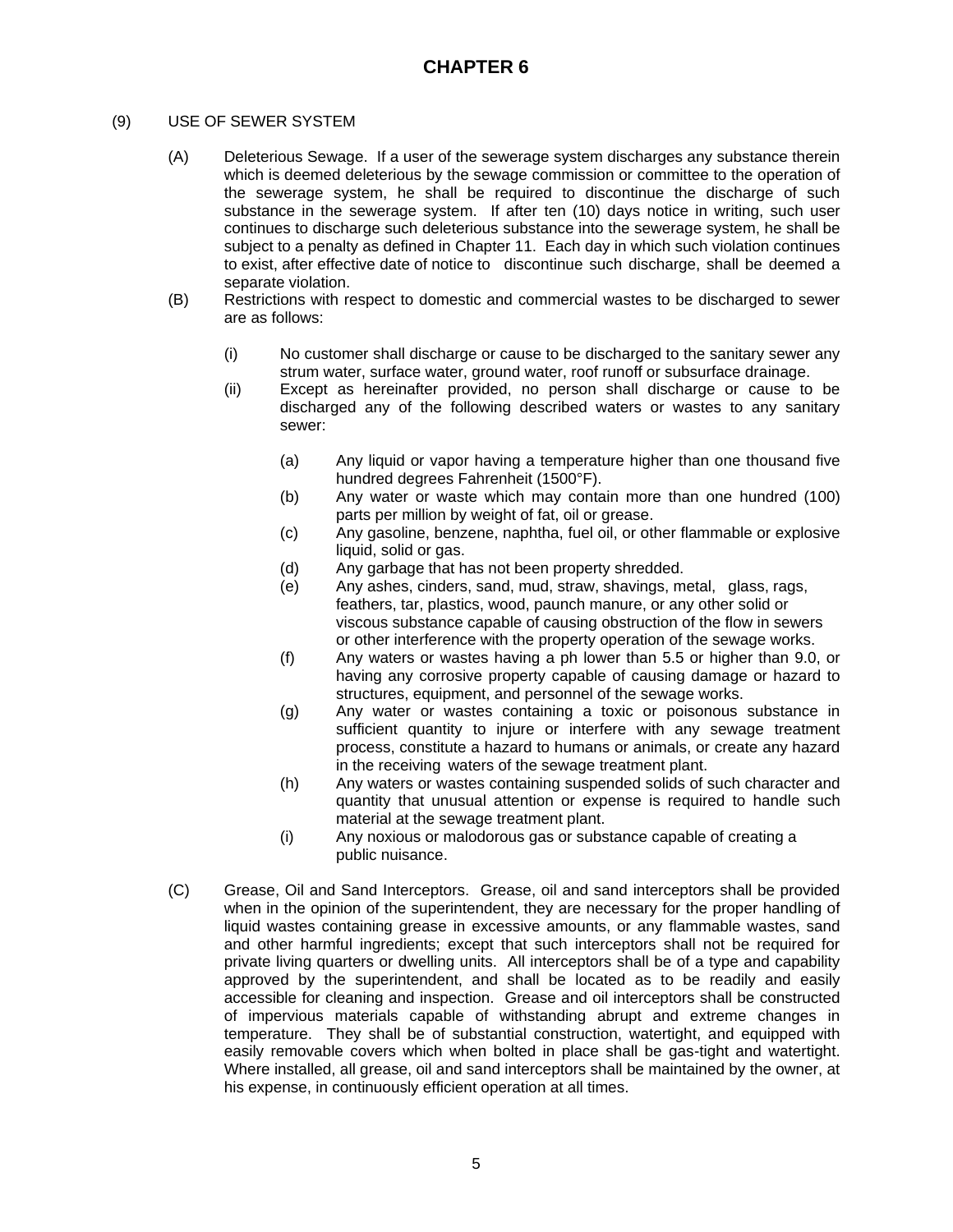- (D) Preliminary Treatment Facilities. Where preliminary treatment facilities are provided for any waters or wastes, they shall be maintained continuously in satisfactory and effective operation, by the owner at his expense.
- (E) Manholes. When required by the superintendent, the owner of any property serviced by a building sewer carrying industrial wastes shall install a suitable control manhole in the building sewer to facilitate observation, sampling and measurement of the wastes. Such manhole, when required, shall be accessibly and safely located, and shall be constructed in accordance with plans approved by the superintendent. The manhole shall be installed by the owner at his expense, and shall be maintained by him so as to be safe and accessible at all times. The connection with the premises and the sewer main or lateral installed by the Village shall be made by a licensed plumber. The promise service and the said connection to be inspected by the Village Inspector before backfilling, and only after a permit shall have been obtained from the Village Clerk.
	- (i) Every commercial user of the sewer system who prepares and serves food to the public in the Village of Rock Springs shall install and maintain a grease trap between the premises and sewer main. Said greased trap shall be constructed in such a manner that it will be available for inspection by the proper village officials.
	- (ii) No floor drains from filling stations or garages from shop or service area shall be connected to the sewer system.
	- (iii) All storm and other clear water including that from roof drains, cistern overflow and building foundation drains be excluded from the system and that street and building sewers be laid in such a manner as to minimize entrance of ground water. The building sewers and drains shall be installed to conform to the state plumbing regulations.
	- (iv) In order to eliminate the infiltration of flood water into the sanitary sewer system in basements ordinarily subject to flood water, no basement drain or other appurtenance which could drain such flood water shall be connected to the sanitary sewer system.
	- (v) Laterals from the sewer main to the property line which were installed by the village will be maintained by the combined sewer and water utility.
	- (vi) Any requests or petitions for extended sewer service will be submitted in written form to the combined sewer and water utility Commissioner for further action by the Village Board if it is deemed feasible to install the extension. A connection fee of three hundred dollars (\$300.00) shall be charged for future extensions authorized by the Village Board and shall be paid by the property owner as soon after service is made available.
	- (vii) The connection with the premise service and the sewer main or lateral installed by the Village shall be made by a licensed plumber. The premise service and the said connection to be inspected by the Village inspector before back filling, and only after a permit shall have been obtained from the Village Clerk.
	- (viii) The monthly sewerage service charge shall be parable to the combine sewer and water utility at the same time as water bills in the Village of Rock Springs are payable. A penalty, in accordance with Public Service Guidelines shall be added to all bills not paid by due date specified on the bill.
	- (ix) All charges established by this ordinance shall be a lien upon the property served pursuant to Wis. Stat. §§ 66.076(7), 66.06(22)(g) and 66.06(11), and shall be collected in the manner therein provided.

### **6.04 WATER SERVICE**

(1) UTILITY BOARD CREATED. A Utility is hereby created in and for the Village of Rock Springs. The Board shall consist of three (3) members, one or more of whom must be members of the Village Board of Trustees, or adult citizens and residents of the Village.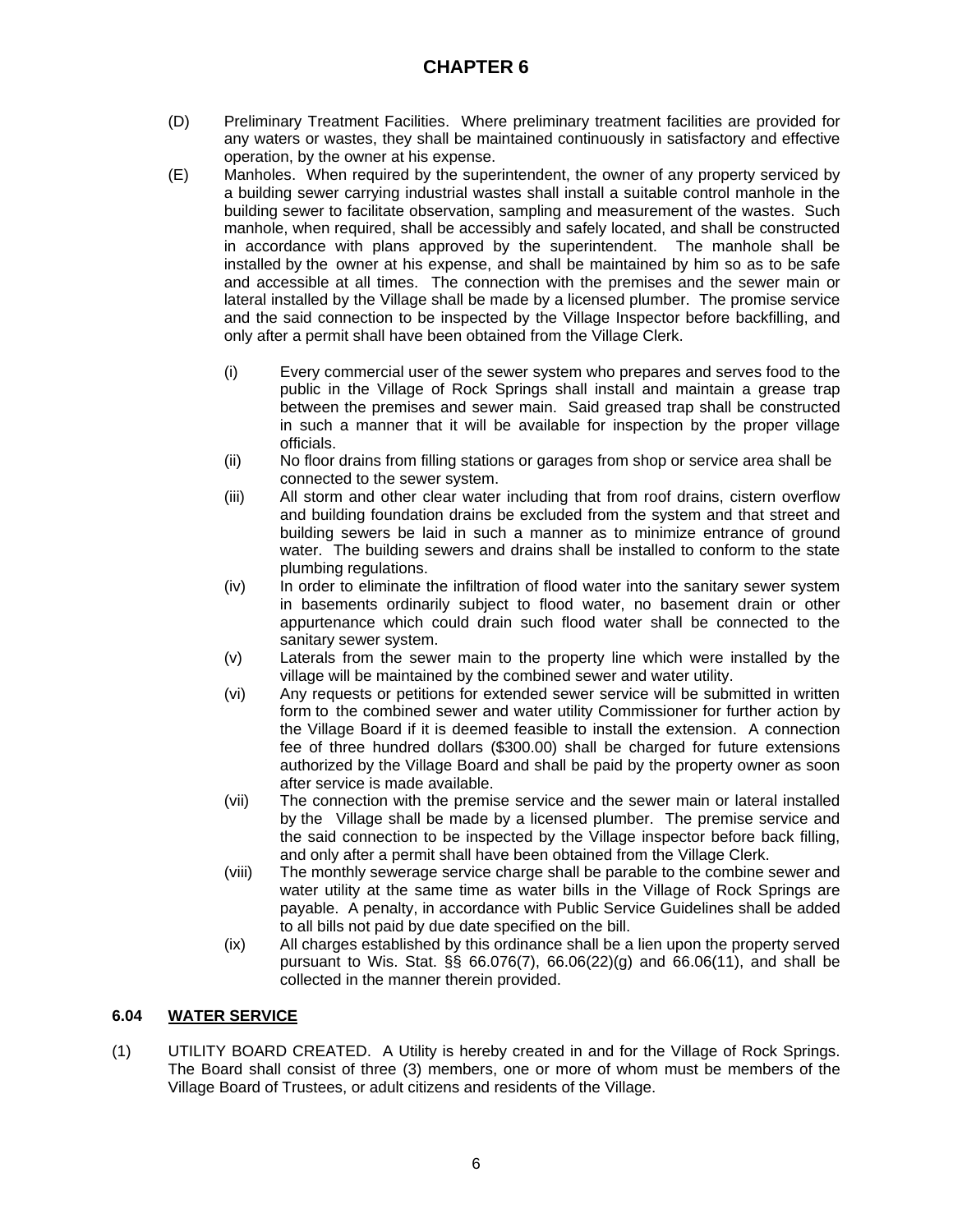- (2) APPOINTMENTS. All members of the Utility Board shall be appointed by the Village President and approved by the Village Board at such time as is necessary to keep the office filled. The regular term of office for each Utility Board Member shall be for a period of one year.
- (3) SALARIES. Salaries for Utility Board Members are set by the Village Board and posted in the Village Clerk's Office.
- (4) RESPONSIBILITIES. The Utility Board shall have entire charge and management of the water utility, power to appoint a Superintendent and fix his duties and compensation, and to supervise the operation of the utility under the general control and supervision of the Village Board of Trustees, conferred upon the Board by Statute.
- (5) RULES FOR OPERATION OF THE BOARD. They may make rules for their own proceedings and for the government of the department, but shall keep books of account in the manner and form prescribed by the Public Service Commission which shall be open to the public.
- (6) WATER STATEMENT, PENALTIES. The Board shall arrange to have the meters read and the bills made out and delivered to the utility customers monthly, as above provided.
- (7) UTILITY MONEY. The Village Treasurer shall act as Utility Treasurer and receive and collect all utility money, and shall keep separate books of account relating to all business affairs of the utility. All money received by the Village Treasurer shall be deposited to the credit of the utility water account in the same manner and in the proportions heretofore prescribed by Ordinance. All bills paid out for the use and benefit of the water account shall be paid out of the water account by the Treasurer only on warrants signed by the President and Secretary of the Water Board. The income shall first be used to meet operation, maintenance, depreciation, interest, and sinking fund requirements, and other necessary indebtedness or disbursements.

Income in excess of those requirements may be used to purchase and hold interest bearing bonds issued for the acquisition of the utility or bonds issued by the United States or any municipal corporation of the State or insurance upon the life of any Official or Manager of such utility, or may be paid into the general fund of the Village.

- (8) REPORTS. The Board shall cause a full report of the affairs of the utility for each year to be made to the Village Board of Trustees at its first regular meeting in January, which report shall show an estimate of the probable earnings, the resources and disbursements for the ensuing year, as will as a true and correct account of the operation for the preceding period covered by the report. All books and records of the utility shall be and remain the property of the Village and shall at all times be subject to inspection by any Village Official. They shall be delivered to each succeeding Commission.
- (9) CONTRACTS AND DEBTS. The Utility Board shall make all contracts for the employment of labor and for the purchase of materials and supplies for use in and about the operation of the utility, providing however that any expenditure in excess of three hundred dollars (\$300.00), except for professional services or labor directly to be performed for and under the immediate supervision of the Water Board, shall be let to the lowest responsible bidder upon such notice as may be prescribed by the Village Board of Trustees.
- (10) DEBT LIMITATIONS. Under no circumstances shall the Utility Board contract any debt or obligation without prior approval of the Village Board of Trustees in excess of the amount of money actually on hand and available to meet the obligation incurred.
- $(11)$  DELINQUENT BILLS. On the 15<sup>th</sup> day of October in each year, the Utility Board shall notify Property Owners and furnish the Village Treasurer with a list of lots or parcels of real estate to which service has been furnished by the utility and payment for which is owing and in arrears and amount due for same. If each amount is not paid by November 1, the Treasurer shall provide to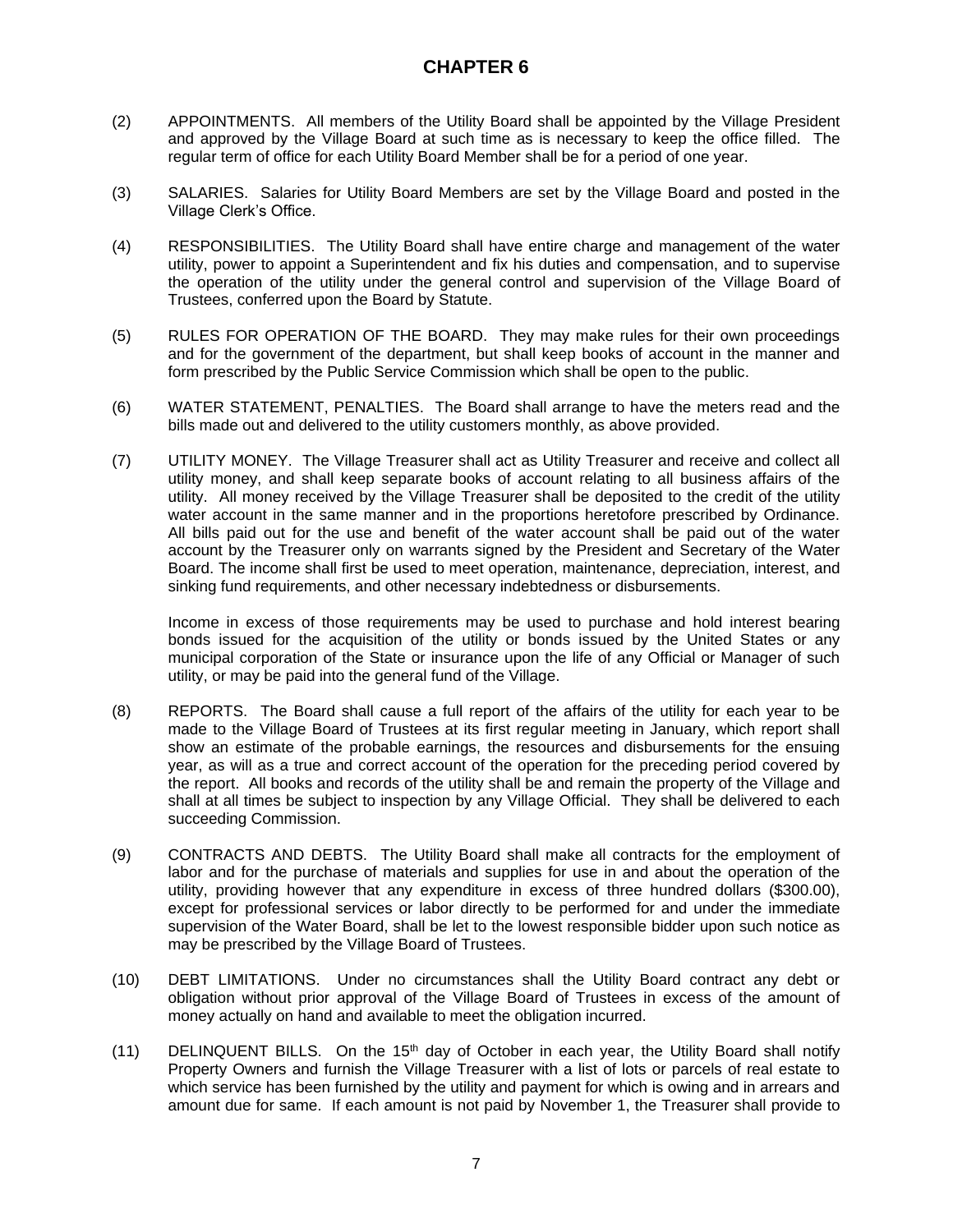collect the said dues with any penalty, as provided for in §66.069 Wis. Stats. Failure to receive a bill in no way exempts the consumer from the provisions of these rules.

#### (12) WATER SYSTEM MAINTENANCE, REPAIR AND RECONSTRUCTION

- A.) Inspection required. The Utility Board or its duly authorized agent shall inspect private connections to the public water mains at the time that the utility system is to be maintained, repaired or reconstructed, or when deemed appropriate by the Board
	- (i) Any existing private lead water lateral shall be considered illegal. Other laterals shall also be considered illegal if contaminated with lead.
	- (ii) Prior to the actual reconstruction of the water main and lateral system, each property owner shall be given written notice of the project. Such notice shall be made not less than 30 days prior to commencement of the actual work.
	- (iii) As the reconstruction progresses, the Utility Board or duly authorized agent shall inspect each private water lateral connection for the presence of lead. In the event inspection had been made previously, the utility director or duly authorized agent shall determine the condition of the private water connection from inspection records.
	- (iv) In the event that the private water lateral does not contain lead, the village shall reconnect the same to the utility system at an appropriate point near the right-of-way line.
	- (v) In the event that the private water lateral is found to contain lead, the Utility Board or duly authorized agent shall immediately notify the owner in writing of that fact.
- B.) Owner to replace service. The owner shall, at the owner's expense, replace the lead water lateral or water lateral contaminated with lead. In all cases, the Village shall supply an appropriate connection point as part of its work. The owner may elect to:
	- (i) Contract with licensed contractor to complete the repair. Work needed to accomplish the repair shall be done at the expense of the owner. Within 30 days of the giving of notice of deficiency under this subsection, proof of arrangements for repair shall be notice of deficiency under this subsection, proof of arrangements for provided to the Utility Board or duly authorized agent and within 90 days of the giving of notice the repairs shall be completed.
	- (ii) Have the Village's contractors, if available, complete the repair.
		- a) The Village may, as part of any project, request unit bid prices for the calculation of the cost of making appropriate repair to the private building water laterals.
		- b) If available, and should the owner select this option, the owner will be charged the entire cost of making the repair, except to the extent a Village policy provides an exception to a portion of the costs.
- C.) As an alternative to any other methods provided for obtaining compliance with the requirements of this Code regarding replacement of illegal private water laterals, the Utility Board may, no sooner than 30 days after the giving of written notice, discontinue water service to such property served by illegal private water lateral after reasonable notice and an opportunity for hearing before the Village Utility Board Wis. Stats. Ch. 68.
- (13) RATES.The charges and rates for water service shall be directed by the Service Commission. Current rate schedules are posted in the Village Offices.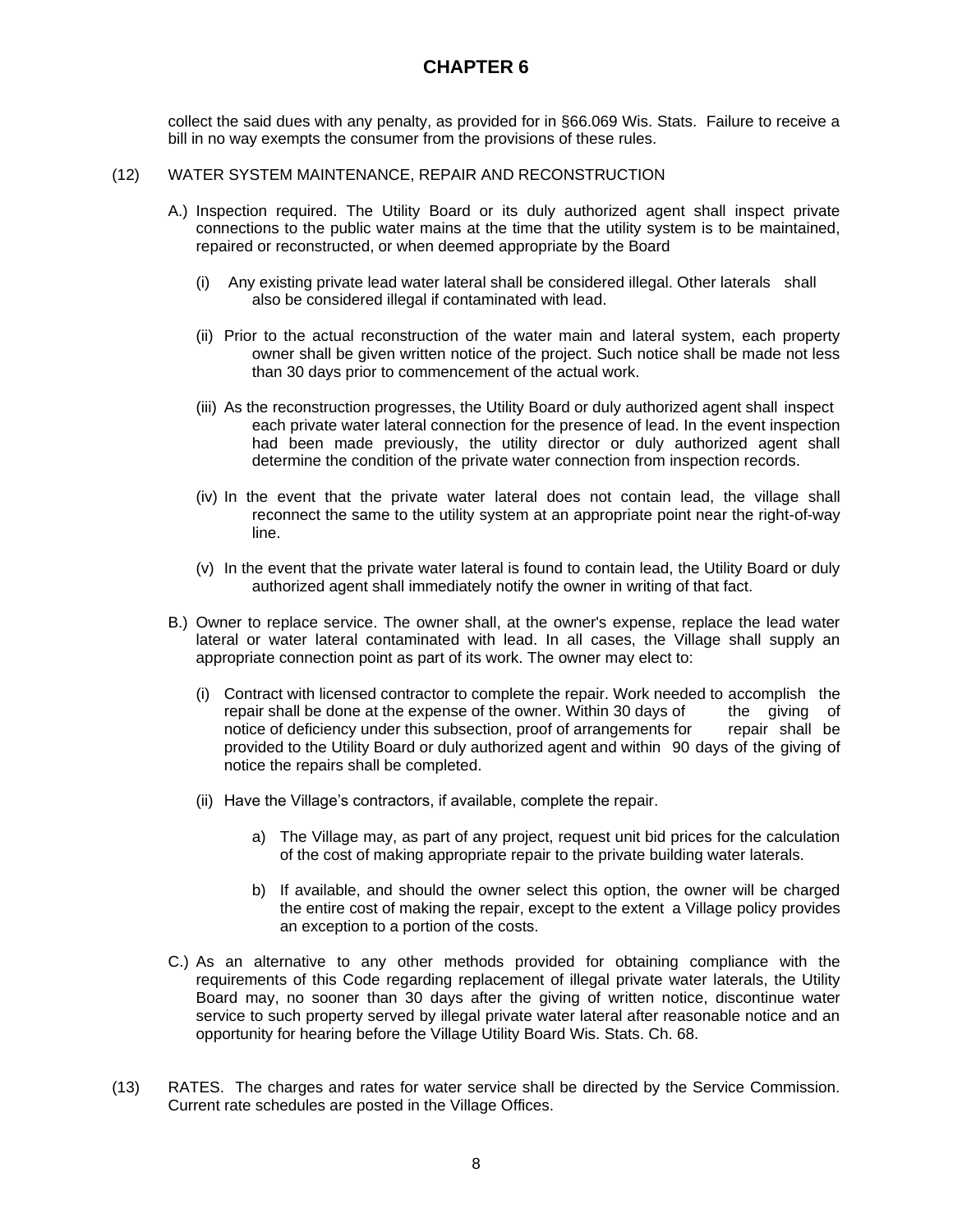- (14) DEFINITION OF CUSTOMERS. A customer or unit of service shall consist of any aggregation of space or area occupied for a distinct purpose, such as a residence, flat, apartment, store, office, factory, etc., which is equipped with one or more fixtures for rendering service separate and distinct from other users, but living suites in houses or apartments where complete housekeeping functions, such as cooking, are not exercised, shall be classified as rooming house. Thus, houses and apartments having suites of one, two, or more rooms with toilet facilities but without kitchen for cooking, are classed as rooming houses and shall not be considered as extra or additional customer upon the same meter.
- (15) SERVICE DISCONNECTED. Disconnect procedures and guidelines/reasons for disconnect are set by the Public Service Commission. Service may be disconnected upon five (5) days written notice. A charge of twenty five dollars (\$25.00) shall be made for reconnection.
- (16) USE OF WATER FACILITIES. Except for an authorized employee of the village or by the Village Fire Department, it shall be unlawful for any person to open, injure or meddle with any hydrant, water main, tap, corporation stop, box or cover belonging to the village Water Department without first having obtained proper authority therefor.
- (17) BOOSTER PUMPS REGULATED.It shall be unlawful for any person to install any booster pump or pumps on any water service line connected to the village water supply without the written approval of the village Water Department. No booster pump or pumps on any water service line connected to the village water supply shall be installed if said pump or pumps have a discharge capability greater than sixty percent (60%) of the available flow at twenty (20) pounds per square inch residual. In addition to the penalty provided, any person convicted of a violation shall pay to the village any damages caused by the unlawful installation of any pumps.
- (18) CROSS CONNECTION. TO PROVIDE A PROGRAM FOR PROTECTING THE PUBLIC WATER SYSTEM FROM CONTAMINATION DUE TO BACKFLOW OF CONTAMINANTS THROUGH THE WATER SERVICE CONNECTION INTO THE PUBLIC WATER SYSTEM.
	- (A) DEFINITION OF CROSS CONNECTION. A cross connection is defined as any physical connection or arrangement between two otherwise separate systems, one of which contains potable water from the Village of Rock Springs public water system, and the other of which contains water from a private source, water of unknown or questionable safety, or steam, gases, or chemicals, whereby there may be a flow from one system to the other, with the direction of flow depending on the pressure differential between the two systems.
	- (B) UNPROTECTED CROSS CONNECTIONS PROHIBITED. No person, firm, or corporation may establish or maintain, or permit to be established or maintained, any unprotected cross connection. Cross connections shall be protected as required in Wis. Admin. Code § SPS 382.
	- (C) INSPECTION. The water utility may inspect, or arrange for an inspection of, property served by the public water system for cross connections. The frequency of inspections shall be established by the water utility in accordance with Wisconsin Administrative Code. Any unprotected cross connections identified by the inspection shall be promptly corrected. Failure to promptly correct an unprotected cross connection shall be sufficient cause for the water utility to discontinue water service to the property, as provided under paragraph 6 of this ordinance.
	- (D) RIGHT OF ENTRY. Upon presentation of credentials, a representative of the water utility shall have the right to request entry, at any reasonable time, to a property served by a connection to the public water system for the purpose of inspection the property for cross connections. Refusing entry of such utility representative shall be sufficient cause for the water utility to discontinue water service to the property, as provided under paragraph 6 of this ordinance. If entry is refused, a special inspection warrant under Wis. Stat. § 66.0119, may be obtained.